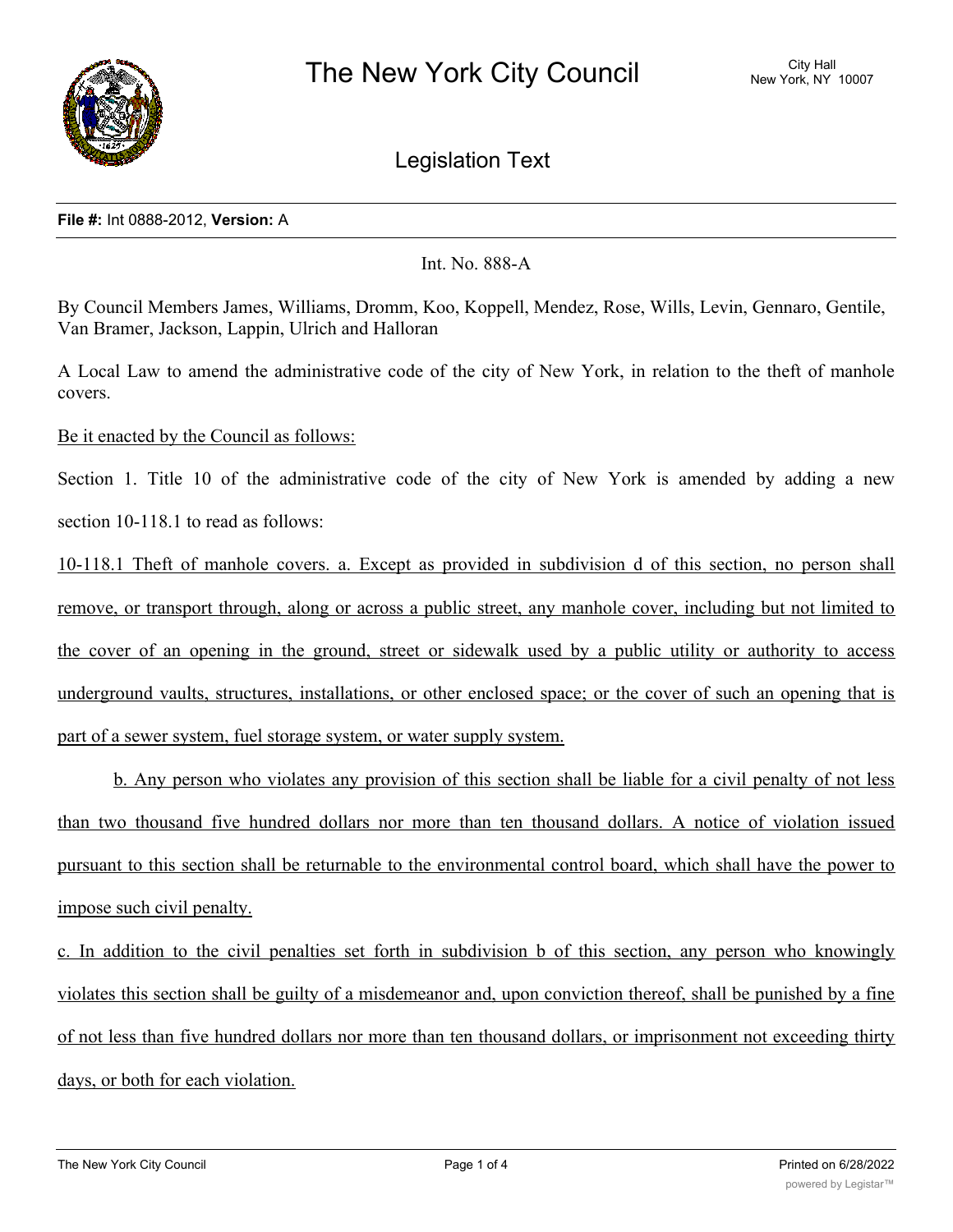d. The prohibition in this section shall not apply to the owner of such cover, the duly authorized agent of such owner, or an appropriate legal authority.

§2. Section 24-304 of the administrative code of the city of New York is amended to read as follows:

§ 24-304 Injury to water supply property. If any unauthorized person shall [wilfully] willfully do or cause to be done any act by which any work, materials or property, including manhole covers, now or hereafter erected or used within the city or elsewhere by such city, or any person acting under their authority, for the purpose of procuring or keeping a supply of water shall in any manner be injured or removed, or shall erect or place any nuisance on the banks of any river, lake or stream from which the water supply of such city shall be drawn, such person on conviction thereof, shall be deemed guilty of a misdemeanor.

§3. Subdivision b and c of section 24-346 of the administrative code of the city of New York are amended to read as follows:

b. Any person who violates or fails to comply with any of the provisions of this chapter and chapter four of this title or any order, rule or regulation issued by the board or commissioner or with the conditions of any permit issued by the commissioner within the city of New York shall be liable for a civil penalty of not less than fifty nor more than one thousand dollars for each violation, except that the civil penalty for the removal of a manhole cover in violation of section 24-304 shall be not less than two thousand five hundred dollars nor more than ten thousand dollars. In the case of a continuing violation each [days] day's continuance shall be a separate and distinct offense. The environmental control board shall have the power to impose such civil penalties. A proceeding to impose such penalties shall be commenced by the service of a notice of violation returnable to such board. Such board, after a hearing as provided by the rules and regulations of the board, shall have the power to enforce its final decisions and orders imposing such civil penalties as if they were money judgments pursuant to subdivision d of section one thousand forty-nine-a of the New York city charter. A civil penalty imposed by the board may also be collected in an action brought in the name of the city in any court of competent jurisdiction. The board, in its discretion, may, within the limits set forth in this subdivision, establish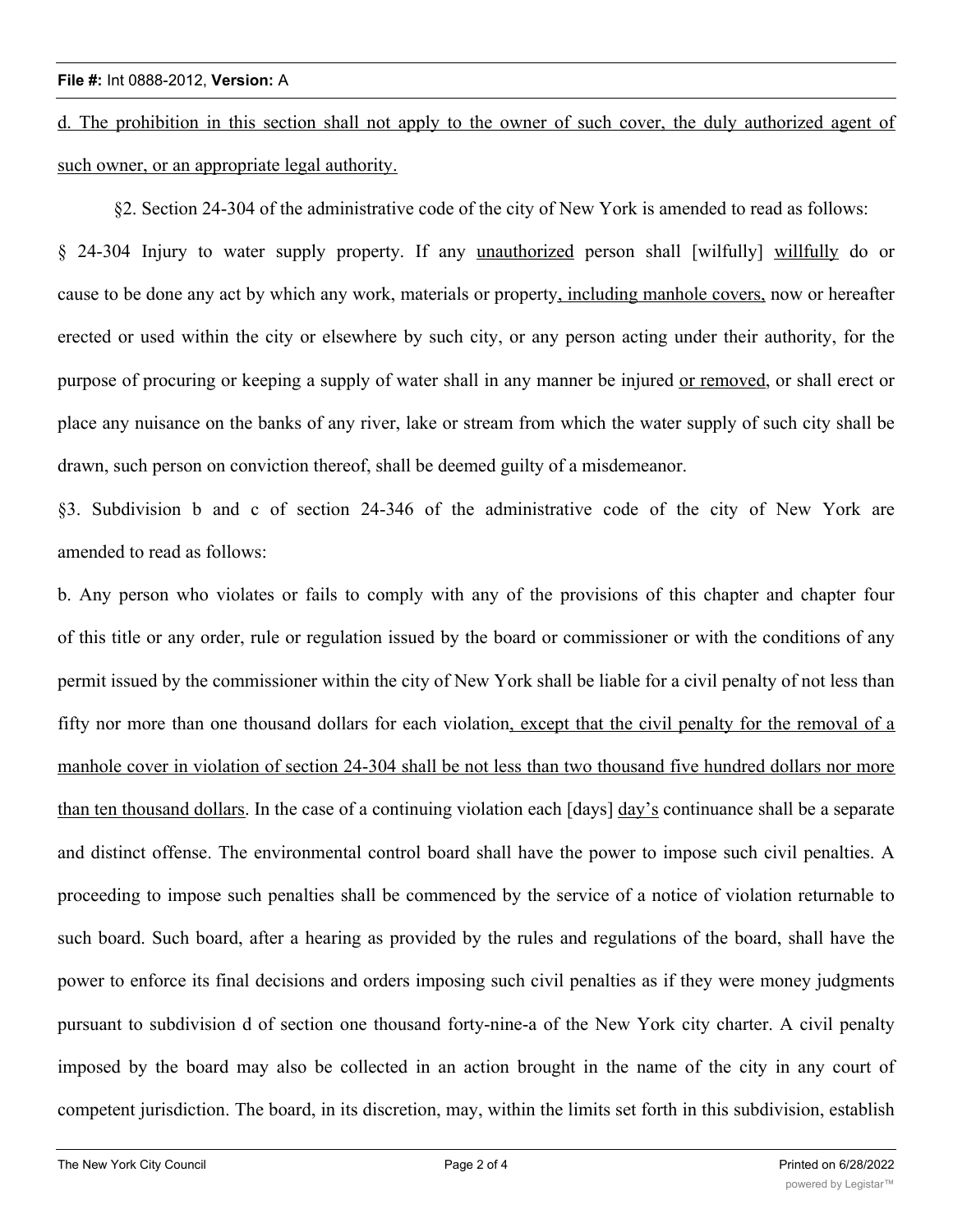## **File #:** Int 0888-2012, **Version:** A

a schedule of civil penalties indicating the minimum and maximum penalty for each separate offense.

c. In addition to the civil penalties set forth in subdivision b of this section and except as otherwise specifically provided, any person who knowingly violates or fails to comply with any provision of this chapter and chapter four of this title or any order, rule or regulation issued by the commissioner or board or with the conditions of any permit issued by the commissioner shall be guilty of a misdemeanor and, upon conviction thereof, shall be punished by a fine of not less than two hundred fifty nor more than one thousand dollars, or by imprisonment not exceeding thirty days, or both for each violation, except that the punishment for the removal of a manhole cover in violation of section 24-304 shall be a fine of not less than five hundred dollars nor more than ten thousand dollars, or imprisonment not exceeding thirty days, or both for each violation. In the case of a continuing violation each [days] day's continuance shall be a separate and distinct offense.

§4. Subdivision f and g of section 24-524 of the administrative code of the city of New York are amended to read as follows:

f. Any person who violates or fails to comply with any of the provisions of section 24-504 through 24- 522 and 24-523 of this chapter or any order, rule or regulation issued by the environmental control board or commission of environmental protection pursuant thereto or with the conditions of any permit issued pursuant thereto shall be liable for a civil penalty not exceeding ten thousand dollars for each violation, provided that this subdivision shall not apply to subdivision c of section 24-509 or subdivisions a and b of section 24-521, and provided that the penalty for the removal of a manhole cover in violation of section 24-517 shall be not less than two thousand five hundred dollars. In the case of a continuing violation each day's continuance shall be a separate and distinct offense. The environmental control board shall have the power to impose such civil penalties. A proceeding to impose such penalties shall be commenced by the service of a notice of violation returnable to such board. Such board, after a hearing as provided by the rules and regulations of the board, shall have the power to enforce its final decisions and orders imposing such civil penalties as if they were money judgments pursuant to subdivision d of section one thousand forty-nine-a of the New York city charter. A civil